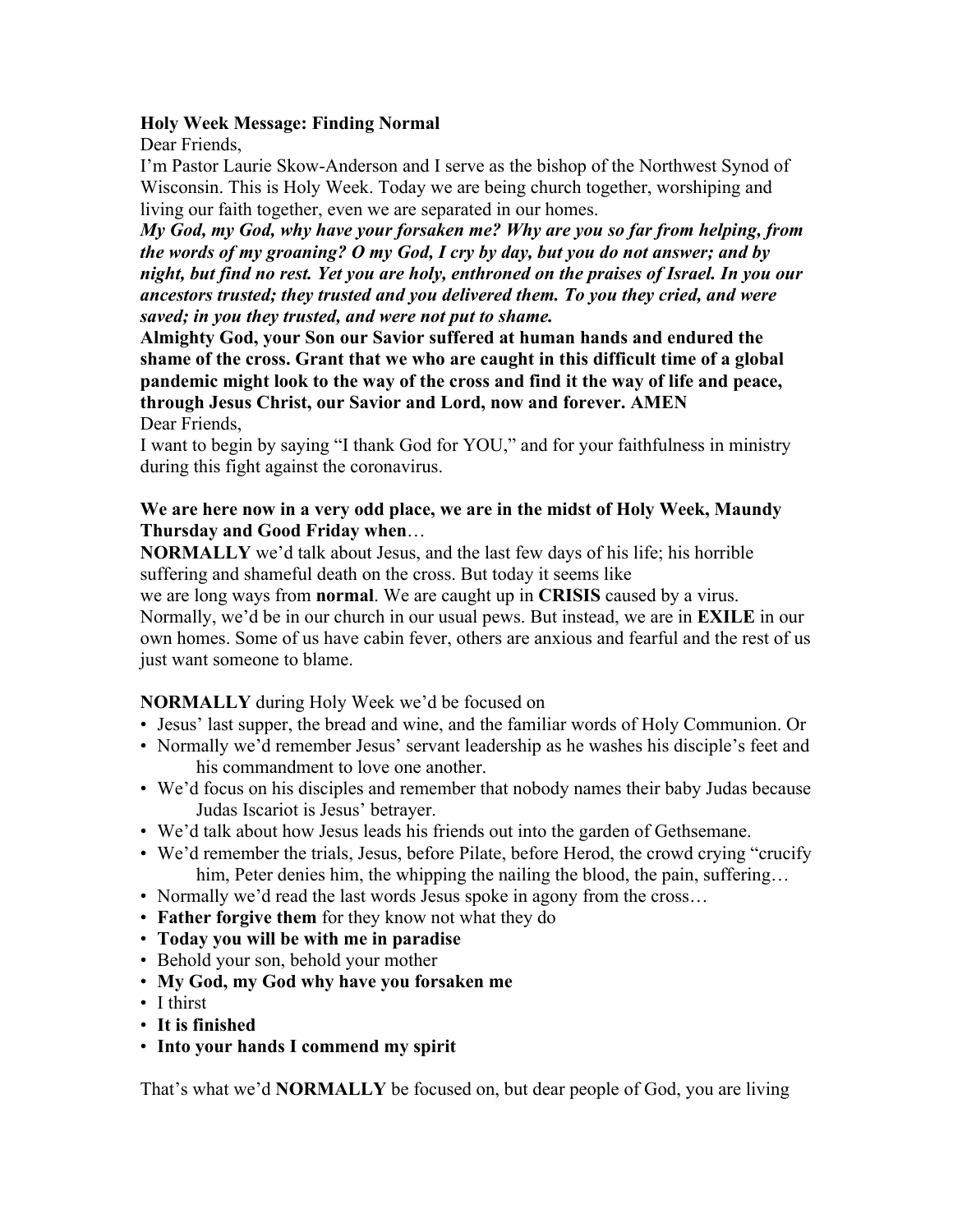through a crisis! A catastrophe! You are in the middle of the history making COVID-19 pandemic. You are in the midst of a generation defining event. People are getting sick, some are dying, hospitals are overwhelmed, millions lost their jobs, nothing is normal today….

**BUT…nothing is new either**….this has happened before. Our namesake Martin Luther writes about the Christian's response to the bubonic plague in the 1500s.

But even more recently than that….there was the influenza epidemic in 1918. That was a little before my time, but when I was Pastor in Pelican Rapids, MN I visited an elderly church member named **Maude Krogstad many times**. She celebrated her  $100<sup>th</sup>$  birthday while I was her pastor. I remember she baked her own chocolate birthday cake and served everyone in her assisted living facility. She was a remarkable, strong, faithful woman. More than once during our visits she told me that she had been a little girl, 8 years old during the Spanish influenza epidemic swept through Northern Minnesota and killed many people.. She remembered it well because two of her sisters and her brother died. She became sick but survived. She remembers everyone in the house was sick, nobody could really care for her or help anyone else. Can you imagine being 8 yrs old and losing three siblings? I remember walking through the **Ringsaker Cemetery** in Pelican Rapids and reading the names on tombstones of children that died in 1918. Maude Krogstad was a survivor. She lived through the crisis of the Flu Epidemic, died 94 years later, at 102.

Dear friends, we will survive this too. We are living through a crisis, **but nothing is new it has happened before**.

If you think about it, the story of God's people as recorded in the Bible is one major crisis after another.

- **Noah's Ark and the Flood**
- In the Bible we read about famines, droughts, the 10 Plagues, the poisonous serpents, kings and wars and giants and enemies
- The Exile was perhaps the greatest crisis. The Prophets calling the people to turn away from SIN and return to God, but they would not listen and the people of God were defeated by their enemies. Ancient Jerusalem was destroyed. The temple was destroyed. The people were forced to leave their homes, and live in EXILE in Babylon.

Question: Does this social distancing, this safer at home/shelter in place, feels as though we are in EXILE? Not in some other country but in **EXILE in our own homes**? **Confined to a space.** 

There is a tiny book in the Hebrew Bible called **LAMENTATIONS, I'm guessing that most of you haven't read it, and maybe never even heard of it. For good reason, Lamentation is only 5 chapters long and is depressing! It is a 5 chapters of complaining. Who wants to read that? 5 chapters of laments, complaints, and cries to God.** The people had a lot to complain about.

- Their enemies destroyed their city Jerusalem and destroyed homes, stolen business, desecrated the temple
- The people had to walk 900 miles to Babylon. This is more than just inconvenient.
- The writer of Lamentations refuses to suffer in silence and cries out to God.
- The EXILE destroyed individual lives but it also destroyed community life.
- Lamentations will not gloss over the suffering. It does not rush to hope when there is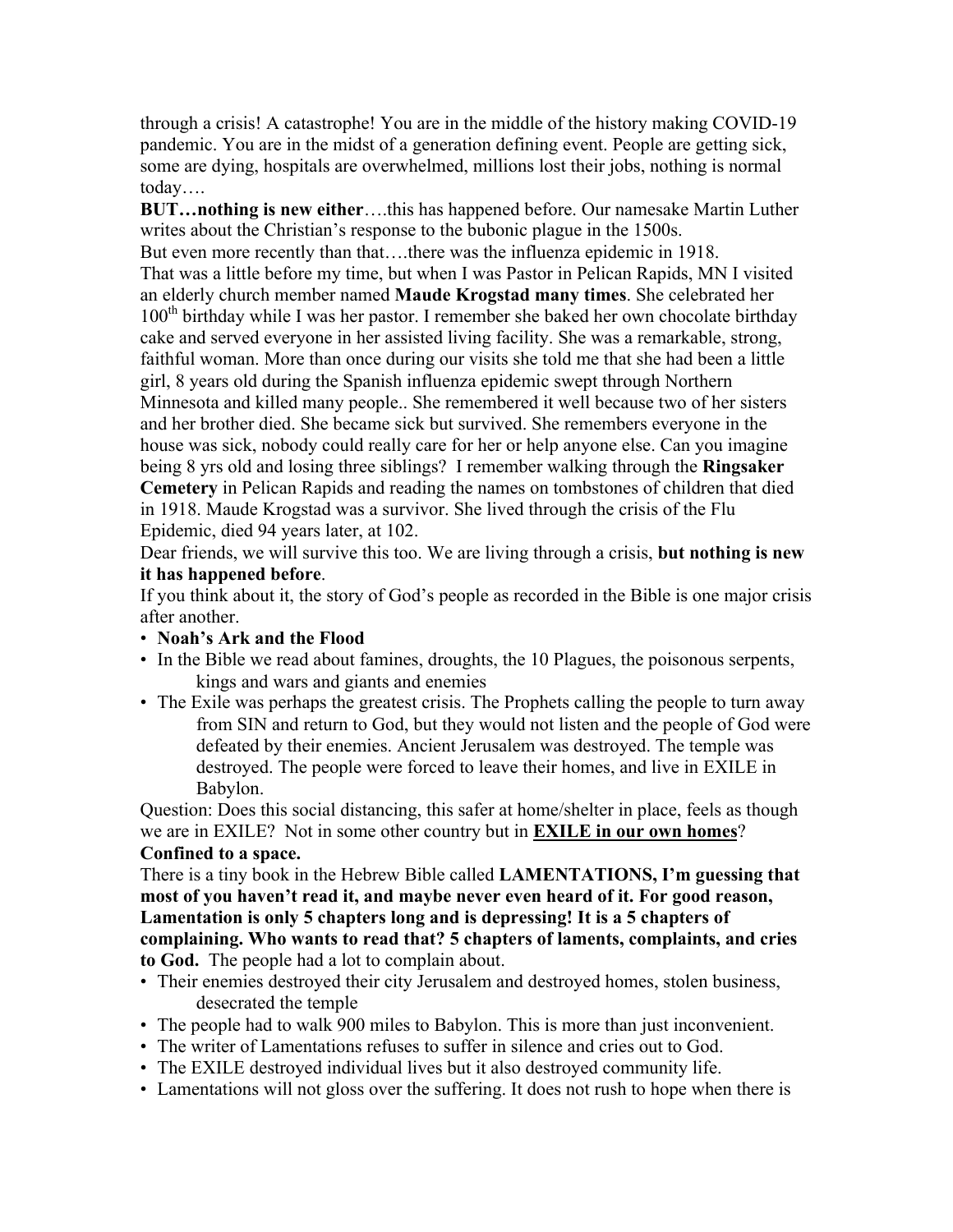#### no hope to be found.

• It is the cries and prayers of those who suffer... "Where is God's mercy and justice?"

Dear friends, There is a time for lament. (Ec 3:1) For everything there is a time and season for every purpose under heaven. This might be a time to complain and cry out to God. We should not silence the lament too quickly. In most situations, when someone is hurting, saying, "There, there, don't cry," is not helpful. There is a time to cry in prayer to God.

This is a time to Lament, to cry out to God about the crisis we are facing today. This is a health crisis, a financial crisis, a family crisis (kids home from school for weeks), and perhaps even a faith crisis. For some of us COVID-19 is an inconvenience. For others it is a real crisis.

- We lament the loss of community, from the social distancing.
- Loss of church community
- Lonely Senior citizens in care facilities
- High school seniors lost the last weeks with their classmates
- We lament financial losses, loss of jobs, income
- Loss of loved ones who died from the coronavirus

This week during the Holy Days between Palm Sunday and Easter we normally remember the crisis of our Christian faith… the Messiah, our Savior, Jesus dies. Jesus was born in Roman occupied territory. He wasn't a Roman citizen, he was a Jew. Jesus was the leader of a small motley group of students who called him Rabbi. This entourage walked all over Judea, Galilee and Samaria. He performed miracles, calmed a storm on the sea, feed 5000 people with 3 fish and five loaves of bread. He heals the sick, the blind, the lame and restores the outcast to community. He teaches about the coming of the Kingdom of God that will turn everything upside down.

The people loved Jesus! The people really loved Jesus! They gave him a parade of Palm branches, wrote a Hosanna song in his honor, Hosanna to the Son of David Blest is the one who comes in the name of the Lord. This parade/political rally was the prelude to the next great crisis that would forever change the world.

The people loved Jesus that is to say, most people loved him, but the religious/political leaders of the day saw Jesus as a threat, they saw their power slipping through their fingers and so they plotted and plan their own political rally that would turn the crowd against Jesus and restore their control over the people.

The crisis had been brewing for some time, the virus of discontent spreading through the leaders, until it came to a head.

- Jesus had eaten supper with his friends, when one of them, Judas, slipped out.
- After supper, Jesus and his friends went to the garden to pray.
- It was there that Judas put into motion the plan that would activate the crisis. With a kiss on the cheek he betrayed Jesus.
- The crisis unfolds with a trial and a rally where the crowd pledge their loyalty to the leader of Rome, Caesar, and turned on Jesus and demanded he be crucified.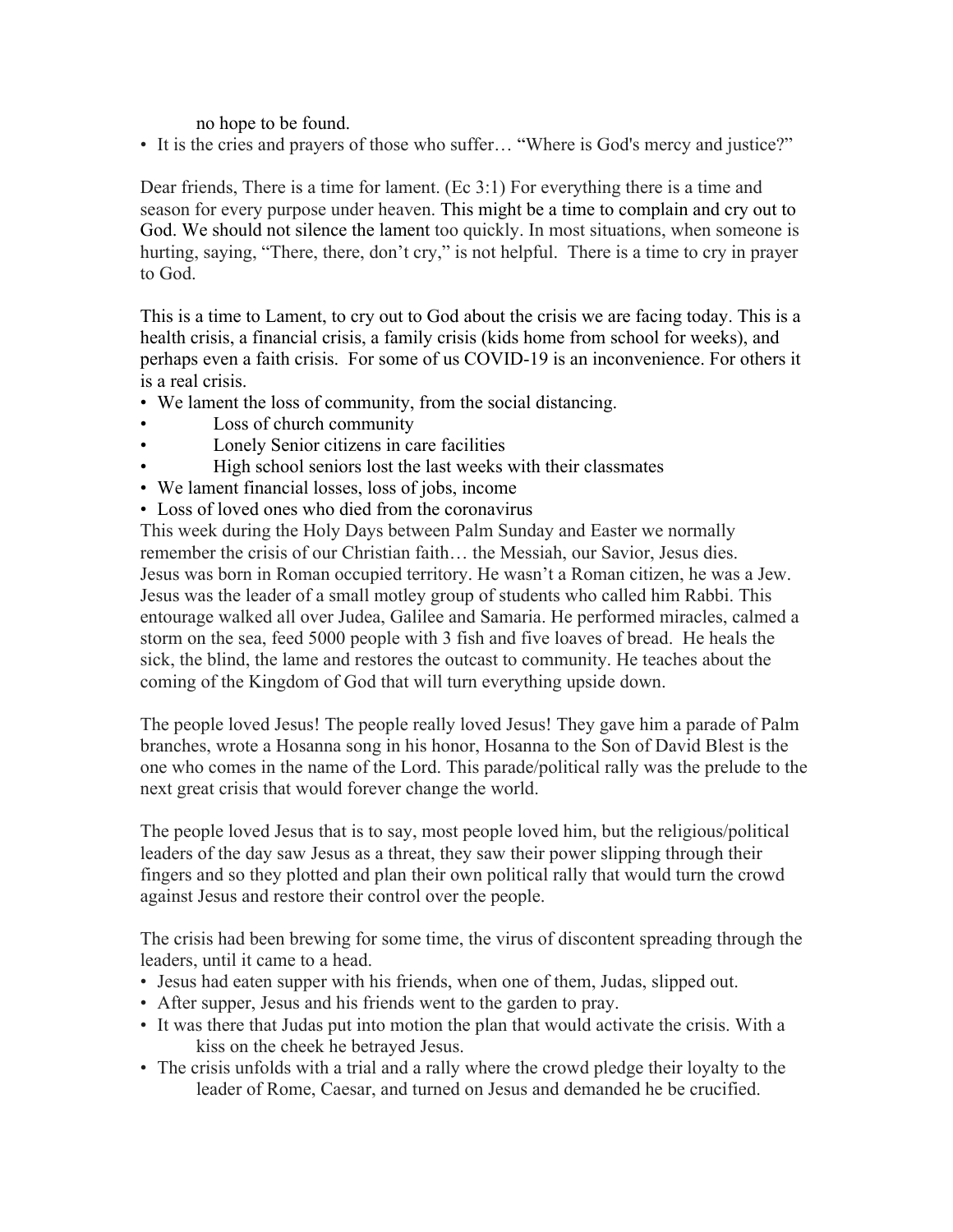## Then it happened.

Jesus is again in a parade, carrying his own cross through the streets of Jerusalem, outside its walls Jesus is crucified, nailed to a wooden cross. It is from the cross Jesus leads us in the ultimate lament…Jesus quotes Ps*alm 22 My God, my God, why have you forsaken me?* 

The bystanders near the cross, hearing Jesus, know the rest of Psalm by heart…

*My God, my God, why have you forsaken me. Why are you so far from helping, from the words of my groaning? O my God, I cry by day, but you do not answer; and by night, but find no rest. Yet you are holy, …. In you our ancestors trusted; they trusted and you delivered them. To you they cried, and were saved; in you they trusted, and were not put to shame.*

# *IN YOU THEY TRUSTED*

And to all who were there at the cross to hear his lament that day, it appeared that God was silent and had certainly abandoned him.

Jesus hung on the cross until his heart stops beating and the blood stops flowing, and his lungs collapse. Jesus dies and the earth itself joins in the lamentations. The sky darkens, rocks were split, the earth quakes, the women sob and wail, the temple curtain is torn in two.

Today, on this side of history, we are drawn into the lament. We have experienced many little deaths, losses in our lives.

Stop for a moment, stop for just a moment and sit still, in the quiet, pay attention to your breathing, each breath is letting go, releasing the laments for all you have lost in the last month, the last year. Breathe and exhale and release the lament for a life time of losses. Breathe…Where were you God? Where are you God?

**Martin Luther** taught that it is precisely in places where we would least expect to find God, in pain, disaster, catastrophe, crisis and in the cross---God is clearly present. Lamenting does more than express despair. It shows us that in the most difficult of times and places, we can trust that God is present and hears our desperate caries for help. We should not rush to quote other happier Bible verses to silence the laments.

These days before Easter, nothing is **NORMAL**. We are in **CRISIS,** in **EXILE** in our own homes, exiled to stop a pandemic plague. These are days for **LAMENT**ing…

- lamenting all the losses we've accumulated in life...
- lamenting the days when God seems to be practicing social distancing from us...
- lamenting that God seems silent when we need a word of hope the most.
- Lamenting our human pride and arrogance, our sinfulness that seems unforgiveable …
- We lament like the women weeping at the foot of the cross, we lament with anger and fear like the disciples that abandoned Jesus as he hung dying,
- we lament in Exile, trapped in our own homes